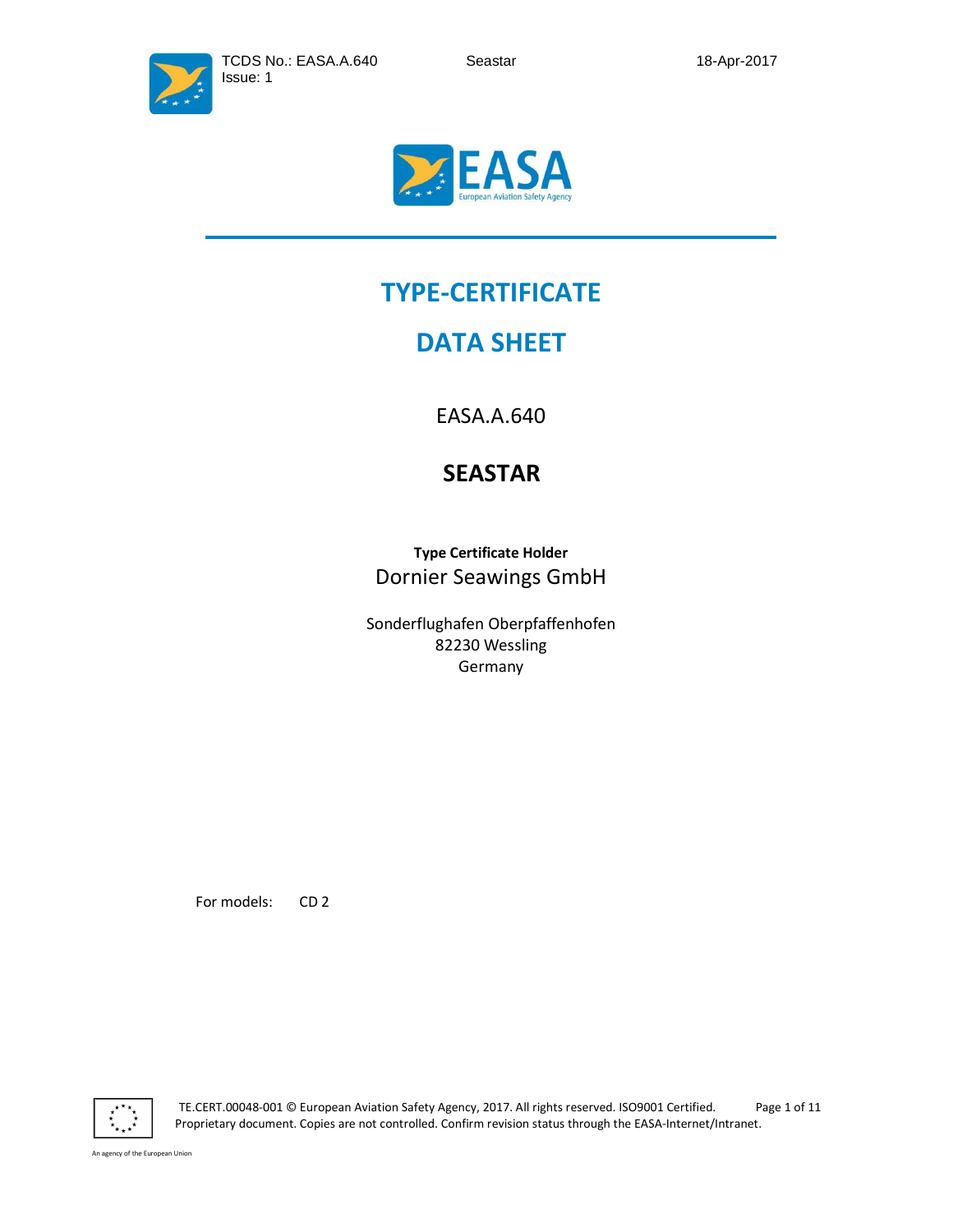TCDS No.: EASA.A.640 Issue: 1



| A.I.   |  |
|--------|--|
| A.H.   |  |
| A.III. |  |
| A.IV.  |  |
| A.V.   |  |
|        |  |
| I.     |  |
| II.    |  |
| III.   |  |



TE.CERT.00048-001 © European Aviation Safety Agency, 2017. All rights reserved. ISO9001 Certified. Page 2 of 11 Proprietary document. Copies are not controlled. Confirm revision status through the EASA-Internet/Intranet.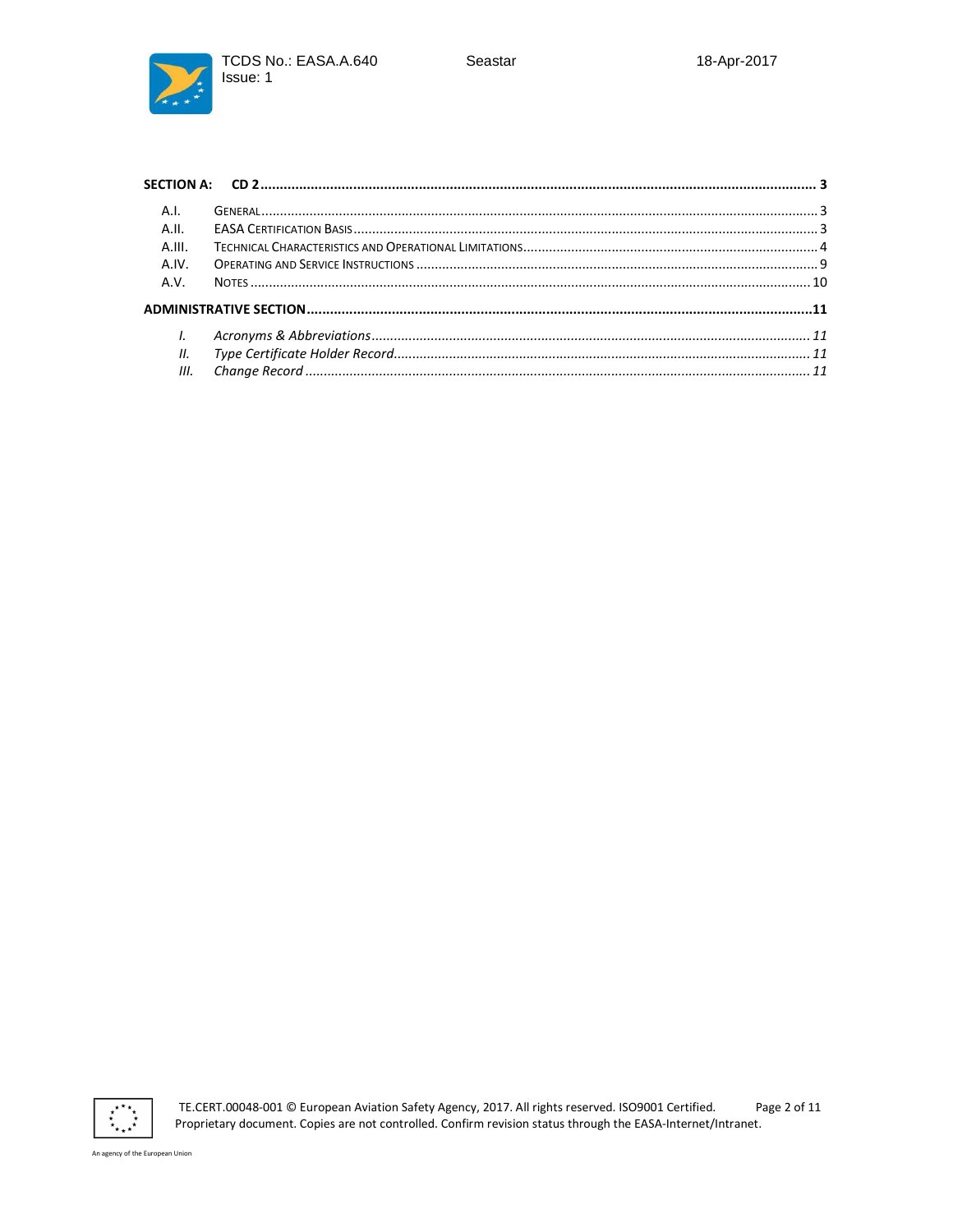

# **SECTION A: CD 2**

# **A.I. General**

| 1. | a) Type:                                  | Seastar                          |
|----|-------------------------------------------|----------------------------------|
|    | b) Model:                                 | CD <sub>2</sub>                  |
|    | c) Variant:                               | N/A                              |
| 2. | Airworthiness Category:                   | FAR-23, Commuter Category        |
| 3. | <b>Type Certificate Holder:</b>           | Dornier Seawings GmbH            |
|    |                                           | Sonderflughafen Oberpfaffenhofen |
|    |                                           | 82230 Wessling                   |
|    |                                           | Germany                          |
| 4. | Manufacturer:                             | Dornier Seawings GmbH            |
|    |                                           | Sonderflughafen Oberpfaffenhofen |
|    |                                           | 82230 Wessling                   |
|    |                                           | Germany                          |
| 5. | <b>Certification Application</b><br>Date: | 13-March-1985                    |
| 6. | <b>National Certifying</b><br>Authority:  | Luftfahrtbundesamt Deutschland   |
| 7. | <b>National Authority Type</b>            | 30-Oct-1990                      |
|    | Certificate Date:                         | <b>LBA TC No. 2065</b>           |

# **A.II. EASA Certification Basis**

| 1. | Reference Date for<br>determining the applicable<br>requirements: | 30-Oct-1987                                                                                     |
|----|-------------------------------------------------------------------|-------------------------------------------------------------------------------------------------|
| 2. | Airworthiness<br>Requirements:                                    | FAR 23-0 issued 01-Feb-1965, including<br>Amendments 23-1 through 23-34 issued 17-Feb-<br>1987. |
| 3. | <b>Special Conditions:</b>                                        | in accordance to LBA Letters, dated 13-Mar-1989<br>and 23-Oct-1990, covering                    |
|    |                                                                   | Fatigue / Damage Tolerance<br>1)                                                                |
|    |                                                                   | Protection of Systems from Lightning<br>2)<br>and High Energy Radio Frequency                   |



 TE.CERT.00048-001 © European Aviation Safety Agency, 2017. All rights reserved. ISO9001 Certified. Page 3 of 11 Proprietary document. Copies are not controlled. Confirm revision status through the EASA-Internet/Intranet.

(RF) Fields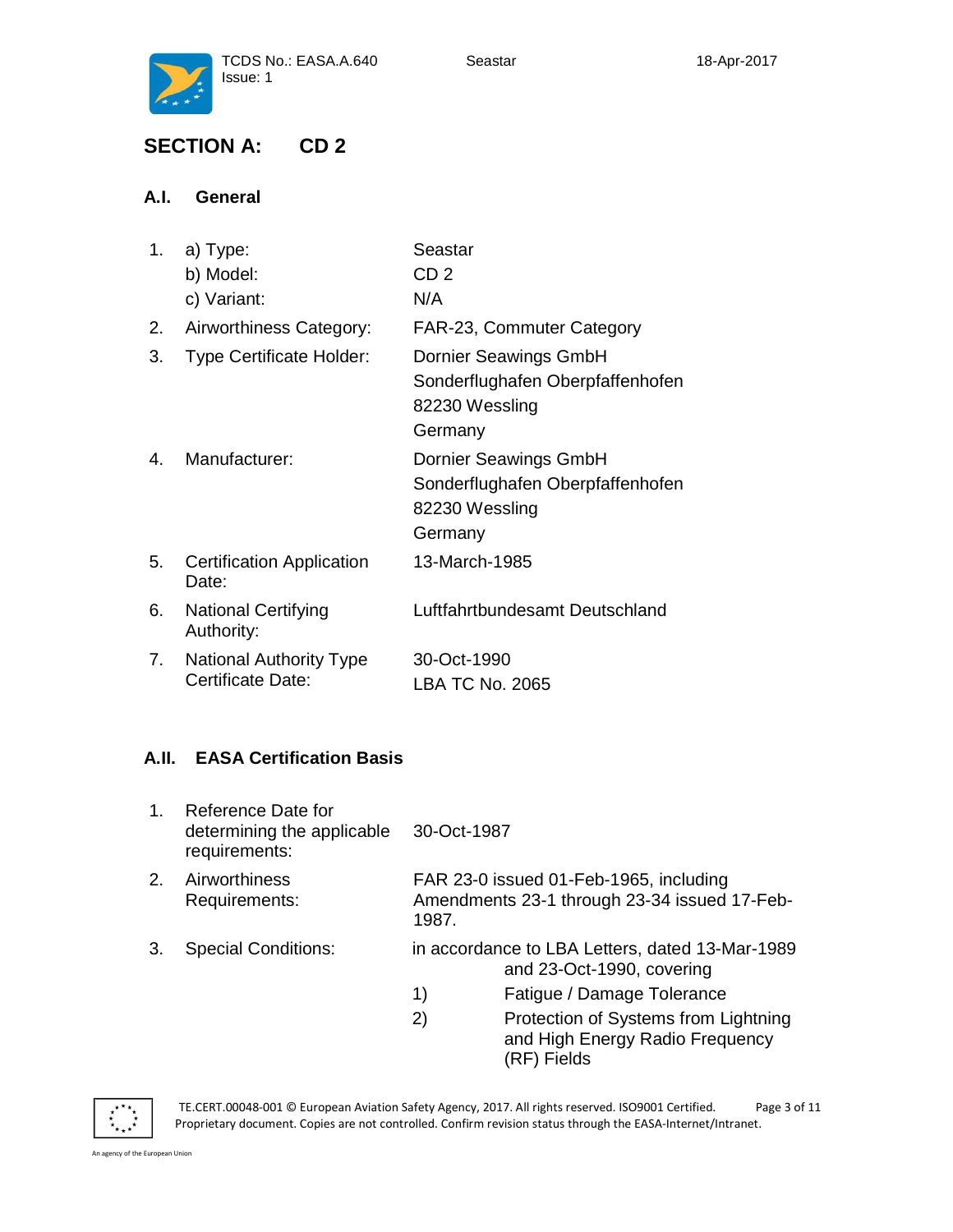

|    |                                    | 3)   | <b>Propeller Ice and Exhaust Gas</b><br><b>Impingement Protection</b>                                                                   |
|----|------------------------------------|------|-----------------------------------------------------------------------------------------------------------------------------------------|
|    |                                    | 4)   | <b>Propeller Marking</b>                                                                                                                |
|    |                                    | 5)   | Hull Compartment - Water Detectors                                                                                                      |
|    |                                    | 6)   | <b>Engine Inoperative Warning</b>                                                                                                       |
|    |                                    | 7)   | <b>Emergency Flotation Equipment</b>                                                                                                    |
|    |                                    | 8)   | <b>Birdstrike</b>                                                                                                                       |
|    |                                    | 9)   | <b>Reinforcement near Propellers</b>                                                                                                    |
| 3. | Exemptions:                        | None |                                                                                                                                         |
| 4. | Deviations:                        |      | Ausnahme von der Erfüllung der Forderungen FAR<br>23.807 (d)(1) und 23.807 (d)(1)(i) in accordance<br>with LBA-Letter dated 23-Oct-1990 |
| 5. | <b>Equivalent Safety Findings:</b> | None |                                                                                                                                         |
| 6. | Requirements elected to<br>comply: | None |                                                                                                                                         |
| 7. | <b>Environmental Standards:</b>    |      | Lärmschutzforderungen für Luftfahrzeuge (LSL):<br>LSL Chapter VI (dated 01-Jan-1989)<br>LSL Chapter X (dated 01-Jan-1989)               |
| 8. | (Reserved)                         | N/A  |                                                                                                                                         |
| 9. | (Reserved)                         | N/A  |                                                                                                                                         |
|    |                                    |      |                                                                                                                                         |

# **A.III. Technical Characteristics and Operational Limitations**

|    | 1. Type Design Definition: | TN 00 CD2 011 010/C-05 - Technical Specification                                                   |                     |                                           |
|----|----------------------------|----------------------------------------------------------------------------------------------------|---------------------|-------------------------------------------|
|    |                            | MZ 00 CD2 000 009/A-00 - List of Compl. Documents                                                  |                     |                                           |
|    |                            |                                                                                                    |                     | MZ 00 CD2 000 010/A-00 - List of Drawings |
|    | 2. Description:            | Twin engine (tandem), up to 12-seated high wing<br>amphibian airplane, full composite construction |                     |                                           |
|    | 3. Equipment:              | Equipment list, AFM, Section 6                                                                     |                     |                                           |
|    | 4. Dimensions:             | Span                                                                                               | 17.74 m             | (58 ft 20 in)                             |
|    |                            | Length                                                                                             | 12.70 m             | (41 ft 67 in)                             |
|    |                            | Height                                                                                             | 4.83 m              | (15 ft 67 in)                             |
|    |                            | Wing Area                                                                                          | $30.60 \text{ m}^2$ | (329.38 sqft)                             |
| 5. | Engine:                    |                                                                                                    |                     |                                           |

5.1.1 Model: 2 Pratt and Whitney PT6A-135A



 TE.CERT.00048-001 © European Aviation Safety Agency, 2017. All rights reserved. ISO9001 Certified. Page 4 of 11 Proprietary document. Copies are not controlled. Confirm revision status through the EASA-Internet/Intranet.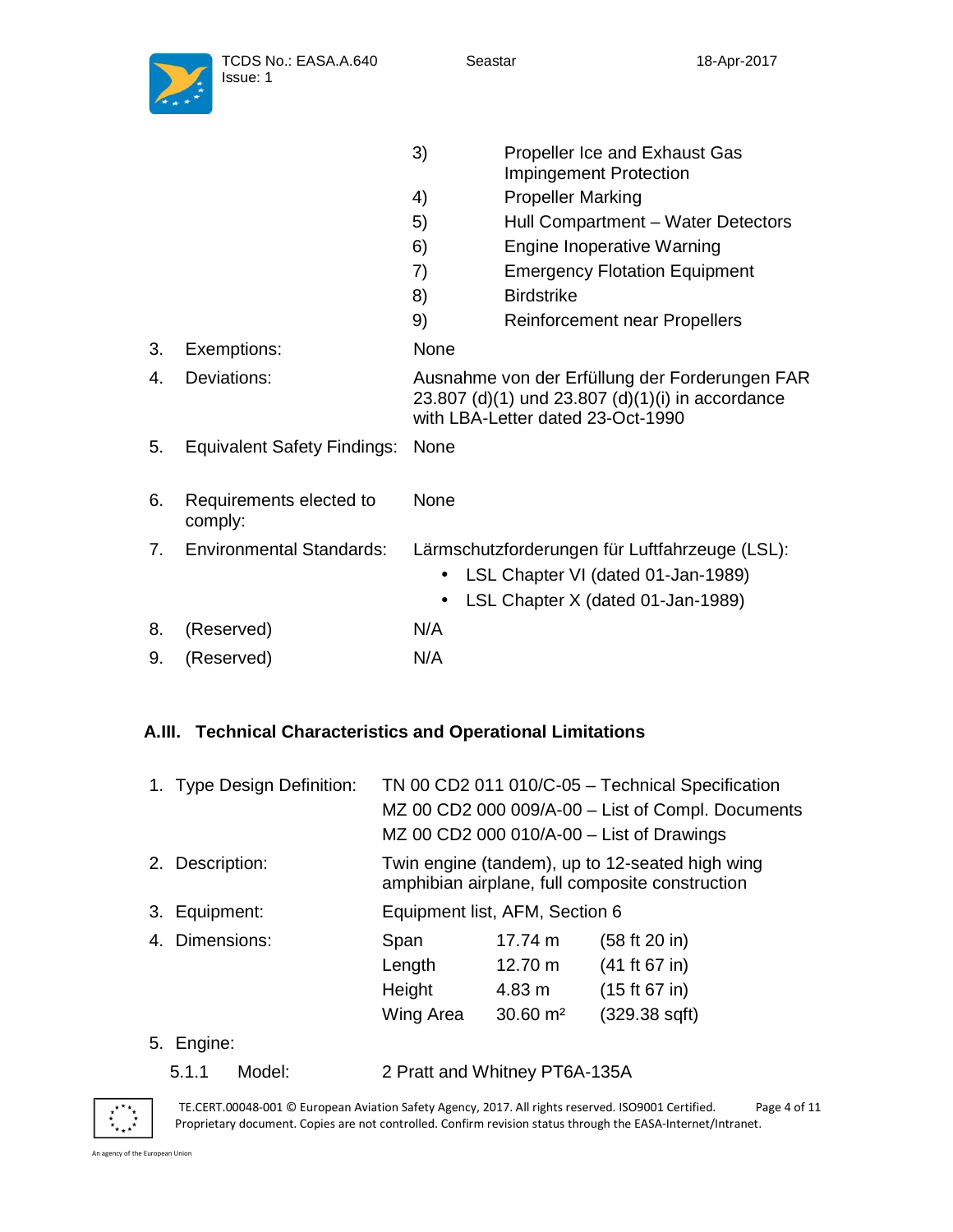

|                       | 5.1.2            | Type Certificate: EASA Engine Type Certificate: EASA.IM.E.094 |           |                                        |                                                                |                       |
|-----------------------|------------------|---------------------------------------------------------------|-----------|----------------------------------------|----------------------------------------------------------------|-----------------------|
| Limitations:<br>5.1.3 |                  |                                                               |           | Max take-off rotational speed (5 min.) |                                                                | 1900 rpm<br>$(100\%)$ |
|                       |                  |                                                               |           | Max continuous rotational speed        |                                                                | 1900 rpm<br>$(100\%)$ |
|                       |                  |                                                               |           |                                        | Max T/O Power (5min)/Max. cont. Power                          | 478 KW                |
|                       |                  |                                                               |           | Max. Cruise/Max. Climb Power           |                                                                | $(650$ SHP)<br>368 KW |
|                       |                  |                                                               |           |                                        |                                                                | $(500$ SHP)           |
|                       |                  |                                                               |           |                                        | For power-plants limits refer to AFM, Section 2                |                       |
|                       | 5.1.4            | Firmware:                                                     | N/A       |                                        |                                                                |                       |
|                       | 5.1.5            | Mapping:                                                      | N/A       |                                        |                                                                |                       |
|                       | 6. Load factors: |                                                               |           |                                        | At Minimum Operational Weight (m=2900 kg, $\eta = 0^{\circ}$ ) |                       |
|                       |                  |                                                               |           | at v <sub>A</sub>                      | at vc                                                          | at v <sub>D</sub>     |
|                       |                  |                                                               | Downward: | $+4.4$                                 | $+4.36$                                                        | $+3.3$                |
|                       |                  |                                                               | Upward:   | $-2.4$                                 | $-2.36$                                                        | $-1.1$                |
|                       |                  |                                                               |           | Flaps in Take-Off or Landing Position  |                                                                |                       |
|                       |                  |                                                               |           | $\eta = 20^\circ$                      | $\eta = 30^\circ$                                              | $\eta = 40^\circ$     |
|                       |                  |                                                               | Downward: | $+2.45$                                | $+2.42$                                                        | $+2.37$               |
|                       |                  |                                                               | Upward:   | $-0.45$                                | $-0.42$                                                        | $-0.37$               |
|                       |                  |                                                               |           |                                        | At Maximum Take-off Weight (m=4600 kg, $\eta$ =0°)             |                       |
|                       |                  |                                                               |           | at v <sub>A</sub>                      | at vc                                                          | at v <sub>D</sub>     |
|                       |                  |                                                               | Downward: | $+3.3$                                 | $+3.3$                                                         | $+3.3$                |
|                       |                  |                                                               | Upward:   | $-1.32$                                | $-1.32$                                                        | $-0.39$               |
|                       |                  |                                                               |           | Flaps in Take-Off or Landing Position  |                                                                |                       |
|                       |                  |                                                               |           | $\eta = 20^\circ$                      | $\eta = 30^\circ$                                              | $\eta = 40^\circ$     |
|                       |                  |                                                               | Downward: | $+1.97$                                | $+1.95$                                                        | $+1.93$               |
|                       |                  |                                                               | Upward:   | $+0.03$                                | $+0.05$                                                        | $+0.08$               |
|                       |                  |                                                               |           |                                        | Max Inertia Load Factor n=+4.96 (Water Landing)                |                       |
|                       | 7. Propeller:    |                                                               |           |                                        |                                                                |                       |
|                       | 7.1.1            | Model:                                                        |           |                                        | Front Propeller, Mc Cauley 4HFR34C760/95DA                     |                       |
|                       | 7.1.2            | <b>Type Certificate:</b>                                      |           |                                        | EASA Prop. Type Certificate: EASA.IM.P.192                     |                       |
|                       | 7.1.3            | Number of blades:                                             | 4         |                                        |                                                                |                       |

7.1.4 Diameter: 2400 mm



 TE.CERT.00048-001 © European Aviation Safety Agency, 2017. All rights reserved. ISO9001 Certified. Page 5 of 11 Proprietary document. Copies are not controlled. Confirm revision status through the EASA-Internet/Intranet.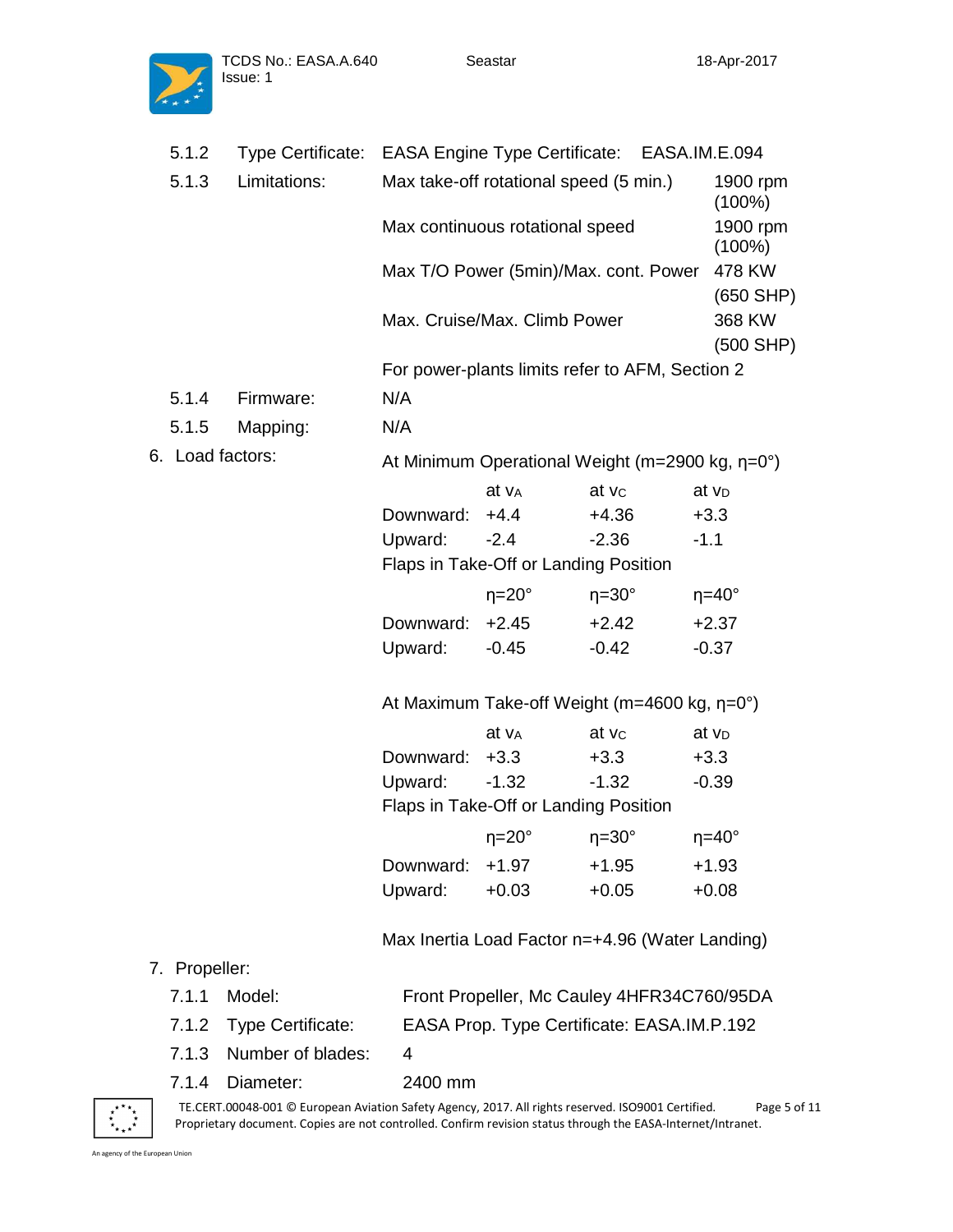

TCDS No.: EASA.A.640

| 7.1.5      |                      | Sense of Rotation:         | CW (view in flight direction)                    |                                                   |                                 |      |
|------------|----------------------|----------------------------|--------------------------------------------------|---------------------------------------------------|---------------------------------|------|
| 7.1.6      | Settings:            |                            | Low pitch setting $15.5^{\circ} \pm 0.2^{\circ}$ |                                                   |                                 |      |
|            |                      |                            |                                                  | Feather position: $85^{\circ}42' \pm 0.2^{\circ}$ |                                 |      |
|            |                      |                            |                                                  | Reverse Pitch: $-9^{\circ} \pm 0.2^{\circ}$       |                                 |      |
| 7.2.1      | Model:               |                            |                                                  | Aft Propeller, Mc Cauley 4HFR34C761/L95DZ         |                                 |      |
| 7.2.2      |                      | Type Certificate:          |                                                  | EASA Prop. Type Certificate: EASA.IM.P.192        |                                 |      |
| 7.2.3      |                      | Number of blades: 4        |                                                  |                                                   |                                 |      |
| 7.2.4      | Diameter:            |                            | 2350 mm                                          |                                                   |                                 |      |
| 7.2.5      |                      |                            |                                                  | Sense of Rotation: ACW (view in flight direction) |                                 |      |
| 7.2.6      | Settings:            |                            | Low pitch setting                                |                                                   | $16.0^{\circ} \pm 0.2^{\circ}$  |      |
|            |                      |                            | Feather position:                                |                                                   | $83^{\circ}48' \pm 0.2^{\circ}$ |      |
|            |                      |                            | <b>Reverse Pitch:</b>                            |                                                   | $-9^{\circ} \pm 0.2^{\circ}$    |      |
| 8. Fluids: |                      |                            |                                                  |                                                   |                                 |      |
| 8.1        | Fuel:                |                            |                                                  | See POH, Section 2 Page 2-6                       |                                 |      |
| 8.2        | Oil:                 | Engine:                    |                                                  | see Pratt & Whitney Service Bulletin SB 1001      |                                 |      |
|            |                      |                            |                                                  |                                                   |                                 |      |
|            |                      | Gearbox:                   |                                                  | see Engine Oil (common circuit)                   |                                 |      |
| 8.3        | Coolant:             |                            | N/A                                              |                                                   |                                 |      |
| 8.4        | Fluids:              | Ice Protection             |                                                  | See POH, Section 2 Page 2-6                       |                                 |      |
|            | 9. Fluid capacities: |                            |                                                  |                                                   |                                 |      |
| 9.1        | Fuel:                |                            |                                                  |                                                   |                                 |      |
|            |                      | Location                   | Liters                                           | US Gal                                            | kg                              | Ibs  |
|            |                      | <b>Total Fuel L/H Tank</b> | 870                                              | 230                                               | 696                             | 1535 |
|            |                      | <b>Total Fuel R/H Tank</b> | 900                                              | 238                                               | 720                             | 1589 |
|            |                      | Usable Fuel L/H Tank       | 851                                              | 225                                               | 681                             | 1501 |
|            |                      | Usable Fuel L/H Tank       | 882                                              | 233                                               | 706                             | 1555 |
|            |                      | <b>Total Fuel</b>          | 1770                                             | 468                                               | 1416                            | 3124 |
|            |                      | <b>Total Usable Fuel</b>   | 1733                                             | 458                                               | 1387                            | 3056 |
| 9.2        |                      | Oil: each engine           | Maximum:                                         | 13.25 liters                                      |                                 |      |

#### 9.3 Coolant system capacity: Integrated Part of the Engine Oil System (Oil Cooler Capacity incl. Hoses aprox. 5 Liters)



 TE.CERT.00048-001 © European Aviation Safety Agency, 2017. All rights reserved. ISO9001 Certified. Page 6 of 11 Proprietary document. Copies are not controlled. Confirm revision status through the EASA-Internet/Intranet.

Minimum: 11.36 liters (Cold Oil)

10.41 liters (Hot Oil)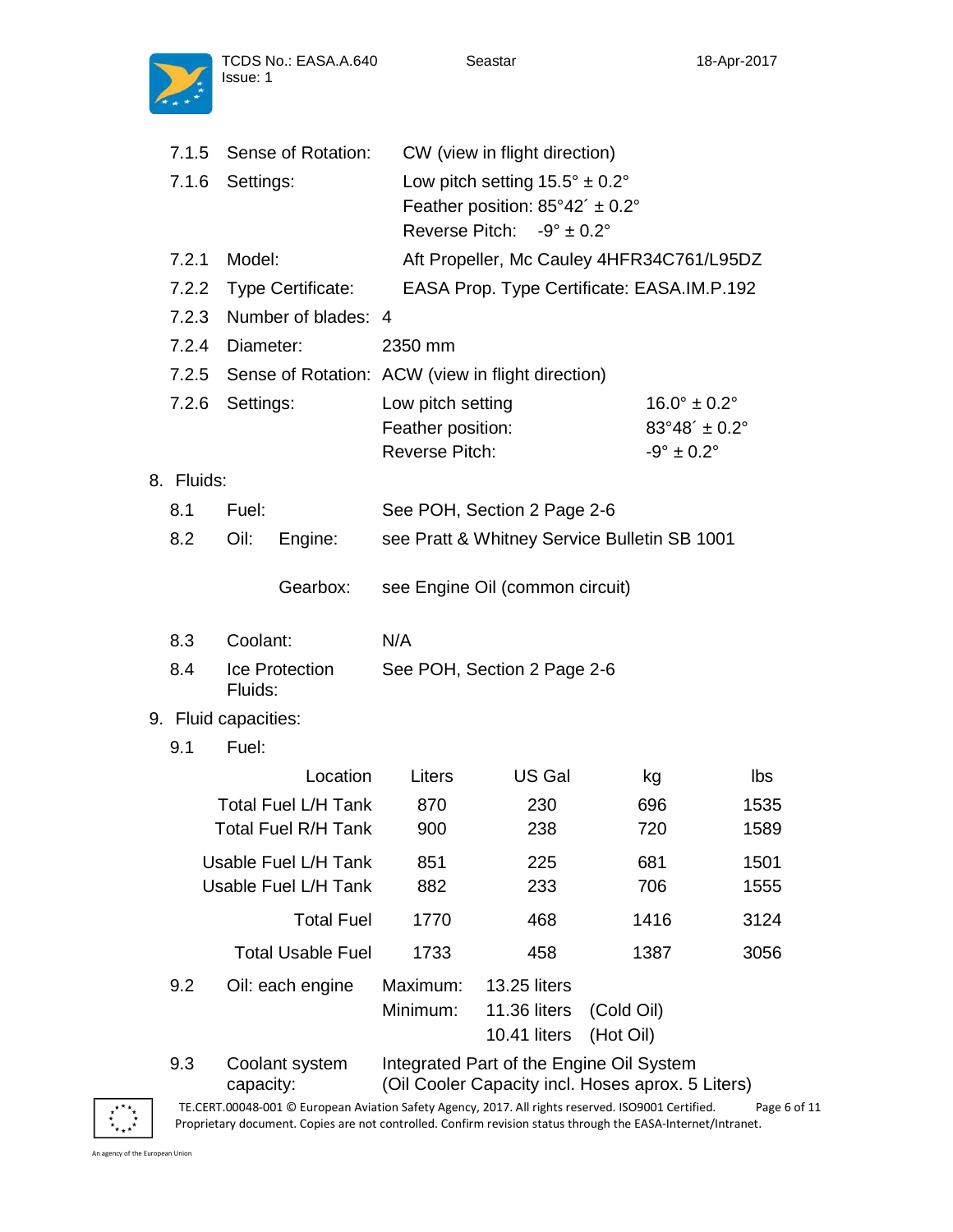

| 10. Air Speeds:                    | Max. Manoeuvring Speed vo                                                    |                     |  |                     |
|------------------------------------|------------------------------------------------------------------------------|---------------------|--|---------------------|
|                                    | up to 4600 kg                                                                | <b>140 KEAS</b>     |  |                     |
|                                    | Maximum Landing Gear Operation Speed vLo                                     |                     |  | <b>150 KEAS</b>     |
|                                    | Maximum Landing Gear Extended Speed VLE                                      |                     |  |                     |
|                                    |                                                                              |                     |  | <b>150 KEAS</b>     |
|                                    | Flap Extended Speed VFE                                                      |                     |  |                     |
|                                    | <b>Flap Setting</b>                                                          | $\eta = 20^{\circ}$ |  | <b>140 KEAS</b>     |
|                                    |                                                                              | $\eta = 30^\circ$   |  | <b>130 KEAS</b>     |
|                                    |                                                                              | $\eta = 40^\circ$   |  | 120 KEAS            |
|                                    | Stalling Speeds (4600 kg) vso/vs1                                            |                     |  |                     |
|                                    | <b>Flap Setting</b>                                                          | $\eta = 0^{\circ}$  |  | 78 KEAS             |
|                                    |                                                                              | $\eta = 40^\circ$   |  | 65 KEAS             |
|                                    | Design Cruising Speed vc                                                     |                     |  | <b>180 KEAS</b>     |
|                                    | Max. Speed in Level Flight VH                                                |                     |  | <b>179 KEAS</b>     |
|                                    | Max. Diving Speed vD                                                         |                     |  | <b>225 KEAS</b>     |
|                                    | Design Speed for Max. Gust Intensity vB                                      |                     |  | <b>138 KEAS</b>     |
|                                    | Max. Operating Speed VMO                                                     |                     |  | 179 KEAS            |
| 11. Maximum Operating<br>Altitude: | 4500 m (15000 ft)                                                            |                     |  |                     |
| 12. All Weather Operations         | Day/Night-VFR,                                                               |                     |  |                     |
| Capability:                        | Flights into known or forecast icing conditions are<br>prohibited.           |                     |  |                     |
|                                    | Flight in bad weather and in the vicinity of<br>Thunderstorm are prohibited. |                     |  |                     |
| 13. Maximum Weights:               | Maximum Ramp                                                                 |                     |  | 4650 kg (10251 lbs) |
|                                    | Maximum Take-off                                                             |                     |  | 4600 kg (10141 lbs) |
|                                    | Minimum Design                                                               |                     |  | 2900 kg (6393 lbs)  |
|                                    | Maximum Landing (Land)                                                       |                     |  | 4500 kg (9920 lbs)  |
|                                    | Maximum Landing (Water)                                                      |                     |  | 4600 kg (10141 lbs) |



 TE.CERT.00048-001 © European Aviation Safety Agency, 2017. All rights reserved. ISO9001 Certified. Page 7 of 11 Proprietary document. Copies are not controlled. Confirm revision status through the EASA-Internet/Intranet.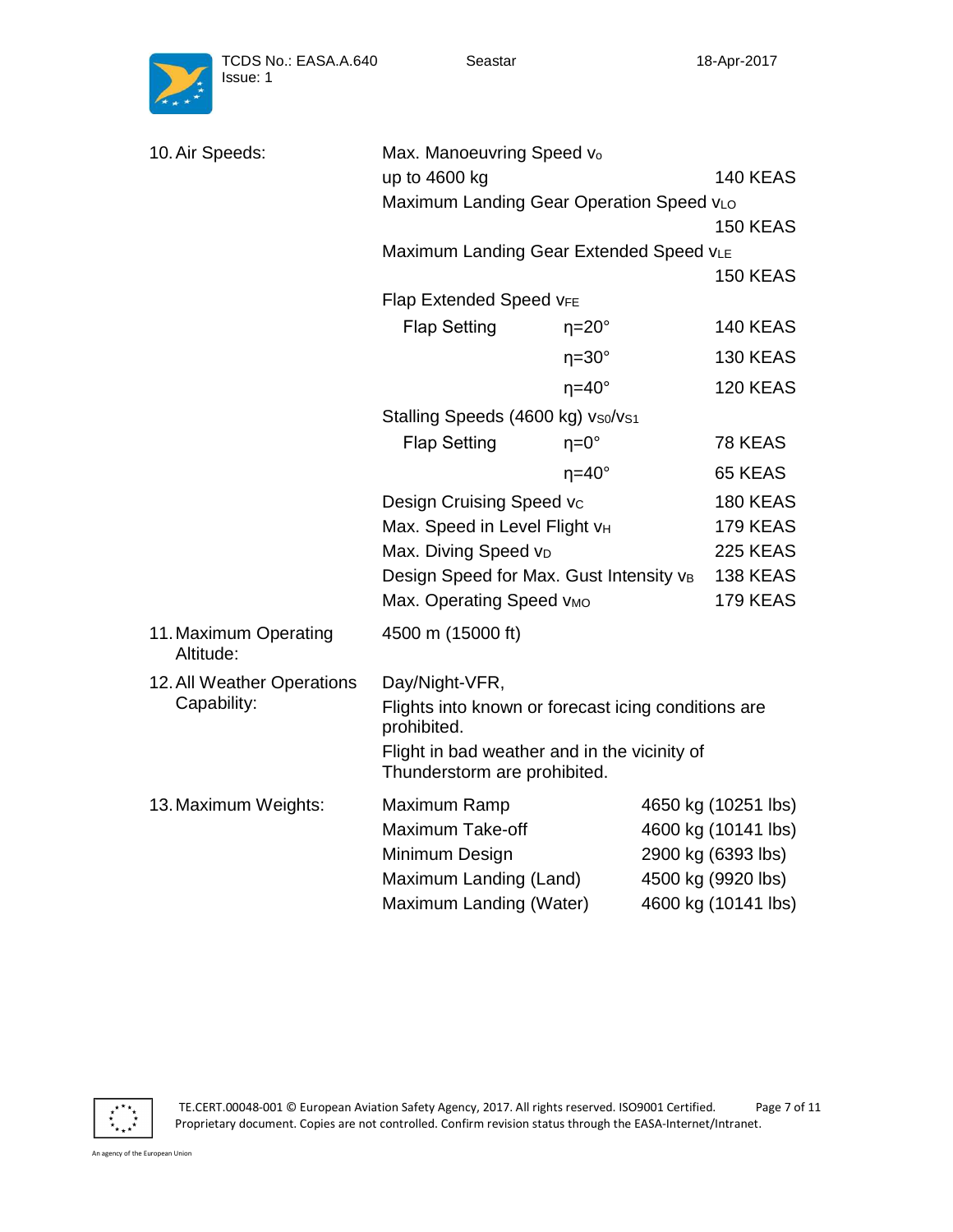

| 14. Centre of Gravity Range: Forward limit:       |                                                                                                                                                     |                                                                          |                                                                                                                          |
|---------------------------------------------------|-----------------------------------------------------------------------------------------------------------------------------------------------------|--------------------------------------------------------------------------|--------------------------------------------------------------------------------------------------------------------------|
|                                                   | Up to 4600 kg                                                                                                                                       | 5152 mm aft of Datum Line<br>(18% MAC)                                   |                                                                                                                          |
|                                                   | Rear limit:                                                                                                                                         |                                                                          |                                                                                                                          |
|                                                   | Up to 4600 kg                                                                                                                                       | 5407 mm aft of Datum Line<br>(32% MAC)                                   |                                                                                                                          |
|                                                   | Mean Aerodynamic Chord (MAC):                                                                                                                       |                                                                          |                                                                                                                          |
|                                                   |                                                                                                                                                     | The leading edge of the<br>MAC is 4823 mm aft of the<br>reference datum. |                                                                                                                          |
|                                                   |                                                                                                                                                     | The MAC length is 1825 mm                                                |                                                                                                                          |
|                                                   | <b>Vertical Limit:</b>                                                                                                                              |                                                                          |                                                                                                                          |
|                                                   | at 4600 kg                                                                                                                                          | HE2212                                                                   |                                                                                                                          |
|                                                   | at 2900 kg                                                                                                                                          | <b>HE2752</b>                                                            |                                                                                                                          |
|                                                   |                                                                                                                                                     | Varying linearly with mass in<br>between                                 |                                                                                                                          |
| 15. Datum:                                        | 95 mm forward of front face of nose section                                                                                                         |                                                                          |                                                                                                                          |
| 16. Control surface<br>deflections:               |                                                                                                                                                     |                                                                          |                                                                                                                          |
| Aileron                                           | trailing edge up                                                                                                                                    |                                                                          | $23.5^{\circ}$ ± 30'                                                                                                     |
|                                                   | trailing edge down<br>trailing edge up                                                                                                              |                                                                          | $9.5^{\circ}$ ± 30 <sup>'</sup><br>$30^{\circ}$<br>$\pm 30'$                                                             |
| Elevator                                          | trailing edge down                                                                                                                                  |                                                                          | $20^{\circ}$<br>$\pm 30'$                                                                                                |
| <b>Horizontal Stabilizer Trim</b>                 | leading edge nose up<br>leading edge nose down                                                                                                      |                                                                          | $4.1^{\circ}$ ± 12'<br>$4.2^{\circ}$ ± 12 <sup>'</sup>                                                                   |
| Rudder                                            | trailing edge left<br>trailing edge right                                                                                                           |                                                                          | $30^{\circ}$<br>$\pm 30'$<br>$30^{\circ}$<br>$\pm 30'$                                                                   |
| <b>Rudder Trim Tab</b>                            | trailing edge left<br>trailing edge right                                                                                                           |                                                                          | $10^{\circ}$<br>$\pm 20'$<br>$10^{\circ}$<br>$\pm 20^{\degree}$                                                          |
| Flaps                                             | Cruise flap setting<br>Take-off land operation flap setting<br>Take-off water operation flap setting<br>Landing (land/water operation) flap setting |                                                                          | $0^{\circ}$<br>$\pm 30'$<br>$20^{\circ}$<br>$\pm 30'$<br>30 <sup>o</sup><br>± 30'<br>40 <sup>o</sup><br>$\pm 30^{\circ}$ |
| 17. Levelling Means:                              | Reference of water level at water line HE1750.<br>Four marked inserts of fuselage (two LH, two RH) at<br>station QE2000 and station QE7800.         |                                                                          |                                                                                                                          |
| 18. Minimum Flight Crew:                          | 1 (Pilot)                                                                                                                                           |                                                                          |                                                                                                                          |
| 19. Maximum Passenger<br><b>Seating Capacity:</b> | 12                                                                                                                                                  |                                                                          |                                                                                                                          |



 TE.CERT.00048-001 © European Aviation Safety Agency, 2017. All rights reserved. ISO9001 Certified. Page 8 of 11 Proprietary document. Copies are not controlled. Confirm revision status through the EASA-Internet/Intranet.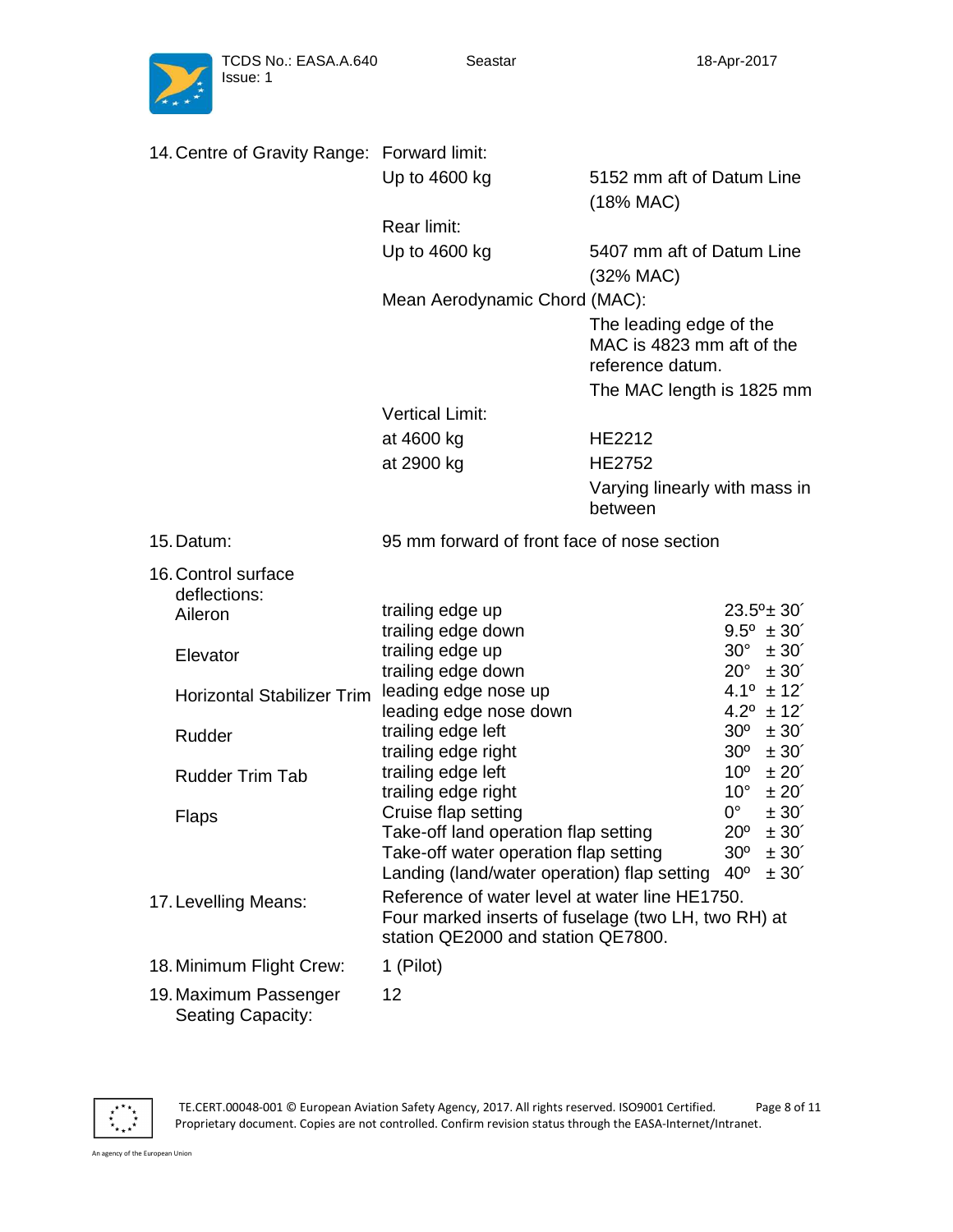

| 20. Baggage/Cargo     | Location                                    |               | max. allowable Load |
|-----------------------|---------------------------------------------|---------------|---------------------|
| Compartments:         | Rear Baggage Compartment                    |               | 180 kg (396.5 lb)   |
|                       | For detail see POH Section 2.9              |               |                     |
| 21. Wheels and Tyres: | Nose Wheel Tyre Size $17.5 \times 6.25 - 6$ |               | 10 ply tube         |
|                       | Main Wheel Tyre Size                        | 17.5 x 6.25-6 | 10 ply tube         |

# **A.IV. Operating and Service Instructions**

| $1_{\cdot}$ | <b>Flight Manual:</b>          | <b>Pilot Operating Handbook</b><br>Document No. FM 00 CD2 012 000                                                                                             |
|-------------|--------------------------------|---------------------------------------------------------------------------------------------------------------------------------------------------------------|
|             | 2. Technical Manual:           | Airplane Maintenance Manual (AMM)<br>Document No. MM 00 CD2 025 000<br>(incl. Airworthiness Limitations), Service<br><b>Information and Service Bulletins</b> |
| 3.          | Spare Parts Catalogue (IPC):   | Document No. PC 00 CD2 011 150                                                                                                                                |
|             | 4. Instruments and aggregates: | Pilot Operating Handbook Section 6A<br>Document No. FM 00 CD2 012 000                                                                                         |
| 5.          | Master Minimum Equipment List: | SL 00 CD2 048 023                                                                                                                                             |



 TE.CERT.00048-001 © European Aviation Safety Agency, 2017. All rights reserved. ISO9001 Certified. Page 9 of 11 Proprietary document. Copies are not controlled. Confirm revision status through the EASA-Internet/Intranet.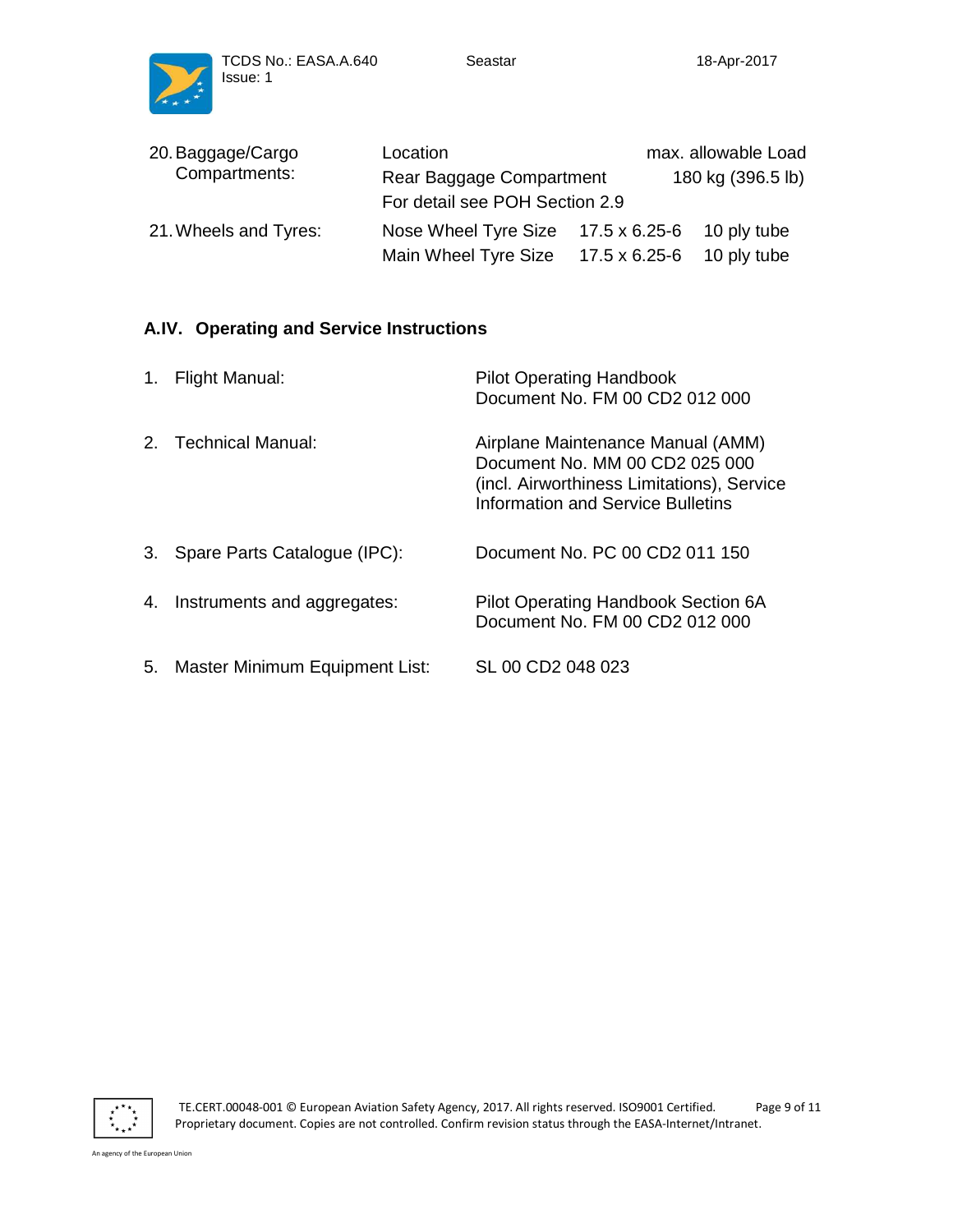



### **A.V. Notes**

- 1. All surface exposed to sun radiation has to be varnished with white paint in accordance with the colour code RAL 9010.
- 2. Aircraft Manufacturer Serial Numbers (MSN) that are eligible to be produced in conformity with EASA Type Design Definition: NONE (due to open post TC items to be closed prior first CofA)



 TE.CERT.00048-001 © European Aviation Safety Agency, 2017. All rights reserved. ISO9001 Certified. Page 10 of 11 Proprietary document. Copies are not controlled. Confirm revision status through the EASA-Internet/Intranet.